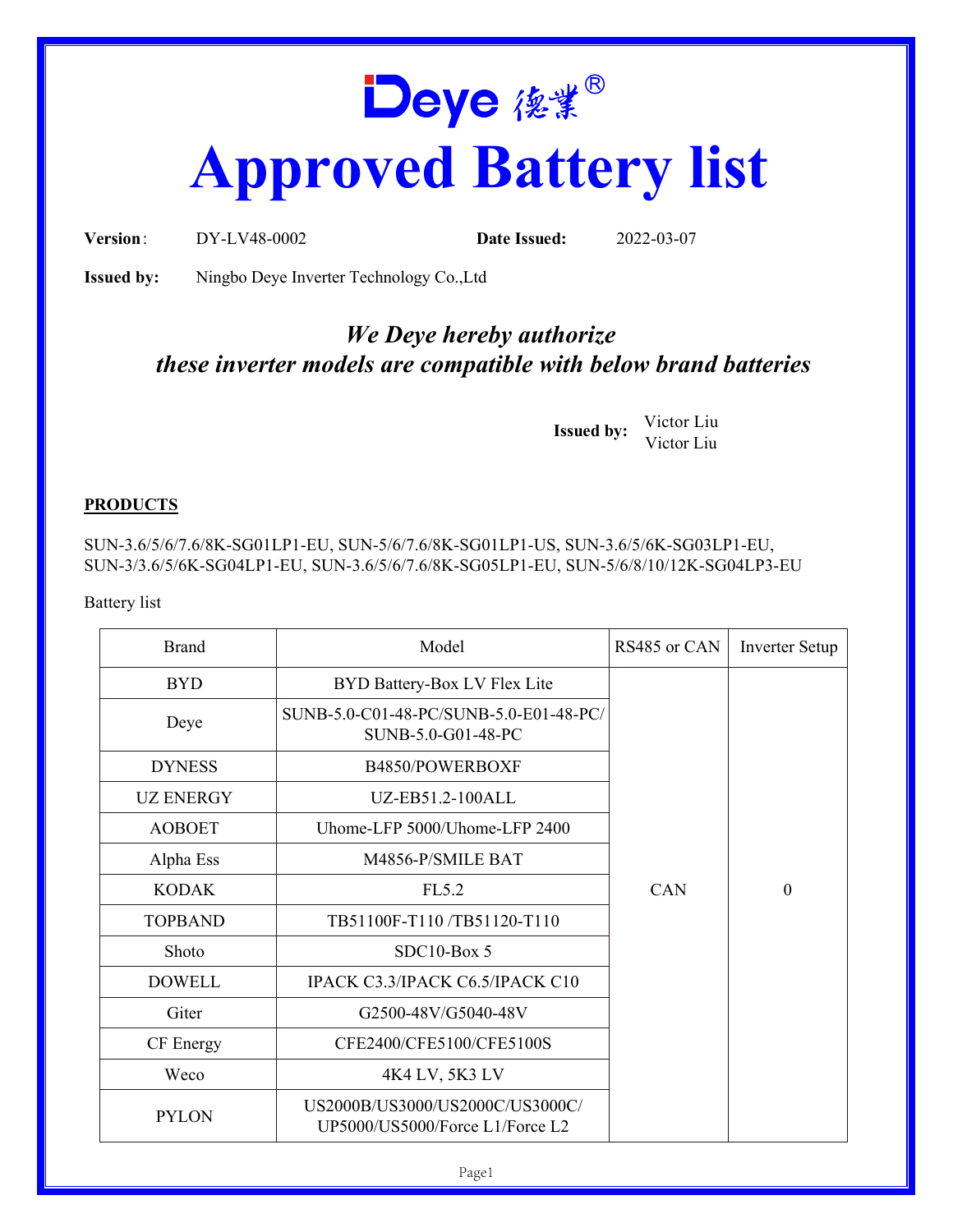

**Version**: DY-LV48-0002 **Date Issued:** 2022-03-07

**Issued to:** Ningbo Deye Inverter Technology Co.,Ltd

| <b>Brand</b>                    | Model                                                                                             | RS485 or CAN | <b>Inverter Setup</b> |
|---------------------------------|---------------------------------------------------------------------------------------------------|--------------|-----------------------|
| Batterich/Greenrich             | <b>UP3686</b>                                                                                     | CAN          | $\boldsymbol{0}$      |
| Hubble                          | AM-2 5.5KW                                                                                        |              |                       |
| SolarMD                         | SS4074/SS4037/SS202                                                                               |              |                       |
| <b>PYTES</b> Energy             | E-BOX 48100R                                                                                      |              |                       |
| <b>BST</b>                      | MD48-100/MD48-50                                                                                  |              |                       |
| Highstart                       | <b>HSD4870</b>                                                                                    |              |                       |
| Rosen Solar Energy              | LFP48V200AH                                                                                       |              |                       |
| <b>GSL ENERGY</b>               | GSL051100A-B-GBP2/GSL051200A-B<br>-GBP2/GSL051280A-B-GBP2/Zn-<br>P48100ESA1/GSL-51-100/GSL-51-200 |              |                       |
| <b>ZRGP</b>                     | ZR-FC48100-1630J1/ZR-FS4850-16OSJ1/<br>ZR-FS48100-16OSJ1/ZR-PBX1                                  |              |                       |
| <b>BALANCELL</b>                | P26/P27                                                                                           |              |                       |
| <b>VISION</b> Group             | V-LFP51.2V100Ah-5KW/V-<br>LFP51.2V200Ah-5KW                                                       |              | 13                    |
| Wattsonic                       | Li-LV battery series                                                                              |              | 14                    |
| <b>SACRED SUN</b>               | SSIF2P15S48100C/FCIFP48100A<br>/SSIFP48100A                                                       | <b>RS485</b> | $\mathbf{1}$          |
| Fox ess                         | LD-48100P                                                                                         |              |                       |
| GenixGreen                      | ESS-5120/ESS-10240/ESS-BOX2/<br>ESS-BOX3/ESS-BOX4                                                 |              | 6                     |
| Sunwoda                         | H4850M                                                                                            |              | $\tau$                |
| Shanghai Green<br>Tech Co.,Ltd. | GTEM-48V2500                                                                                      |              | 12                    |
| <b>PYLON</b>                    | US2000B/US3000/US2000C/US3000C/<br>UP5000/US5000/Force L1/ Force L2                               |              |                       |
| Unipower                        | <b>UPI.FP4845</b>                                                                                 |              | 15                    |
| Narada                          | 48NPFC80/48NPFC100/<br>48NPFC150/48NPFC200                                                        |              | 16                    |
| LD                              | LD-100P210J                                                                                       |              | 17                    |